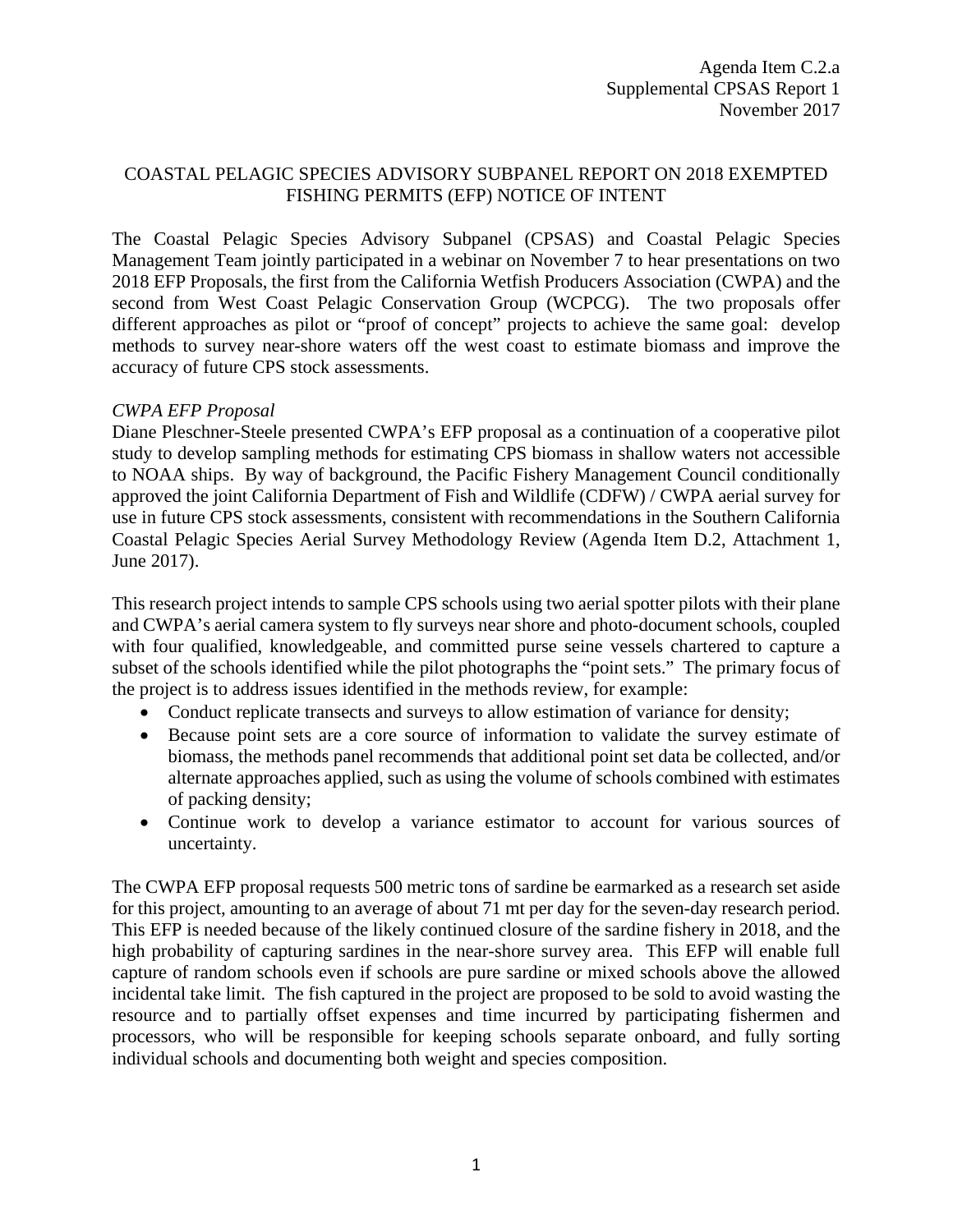This EFP research is essential to develop useful and cost-effective survey methods to quantify the abundance of CPS observed inshore of current NOAA surveys. These survey methods can be expanded to other areas coast-wide, which would improve the accuracy of stock assessments.

In our June 2017 Supplemental CPSAS Report on the Aerial Methods Review (Agenda Item D.2.a, June 2017), the CPSAS commented: "This [nearshore] is an area where fishermen have reported a substantial volume of fish that is now being missed in stock assessments. Both Pacific Northwest and California CPS fishermen strongly support these efforts to improve the accuracy of stock assessments in the future. It should be noted that 70 percent or more of the CPS harvest in California occurs in this near-shore area. The CPSAS is pleased that the near-shore area is now acknowledged as a high priority research and data need."

The CPSAS continues to voice our support for the aerial survey methods outlined in this project, and we encourage the Council to adopt this EFP for public review at this meeting.

## *WCPCG EFP Proposal*

Mike Okoniewski presented the EFP request for the West Coast Pelagic Conservation Group (WCPCG) as an extension of the Southwest Fisheries Science Center (SWFSC) – Industry Collaborative "Proof of Concept Project" begun in 2017, in conjunction with the SWFSC Acoustic Trawl Methodology Survey (ATM). Work under this EFP will be primarily near-shore surveillance in northwest coastal waters, and may also be conducted in comparative observation along or near survey transect lines in conjunction with the NOAA survey vessel.

A primary purpose of this project is to provide important supplementary biological data collection and additional sampling techniques for areas inshore of the 2018 NOAA/SWFSC acoustic trawl survey. Sampling will be accomplished at the same general time as the NOAA survey, and in particular inshore of the shoreward extent of NOAA ship transects. CPS schools will be wrapped by a purse seine vessel and samples will be dip-netted or jigged in small amounts (e.g. 5kg-25kg), frozen and retained for biological samples and to validate species composition of the SWFSC Simrad EK60 downsounder (calibrated by SWFSC staff) mounted on the purse seine vessel chartered for this work. Wrapped schools will then be released alive, and no fish will be harvested for commercial sale. This is in part due to logistics, as the survey plan is generally to have the purse seine vessel transect the inner waters in conjunction with the RV Reuben Lasker as it travels down the west coast from Washington to the California border.

An EFP is needed because the sardine fishery will likely be closed again in 2018. However, the amount requested is no more than 10 metric tons of sardine.

This EFP is warranted to augment NOAA surveys both by providing a sufficient abundance of CPS species and information on species composition in adjacent near-shore areas where NOAA ships cannot go. Because the vessel will be outfitted with a SWFSC EK60 downsounder, the acoustic backscatter collected inshore of the NOAA transects will be comparable with offshore data.

As with the CWPA project, this survey method could also be applied in other areas. Ideally the combination of aerial and additional acoustic elements would enhance surveys by providing